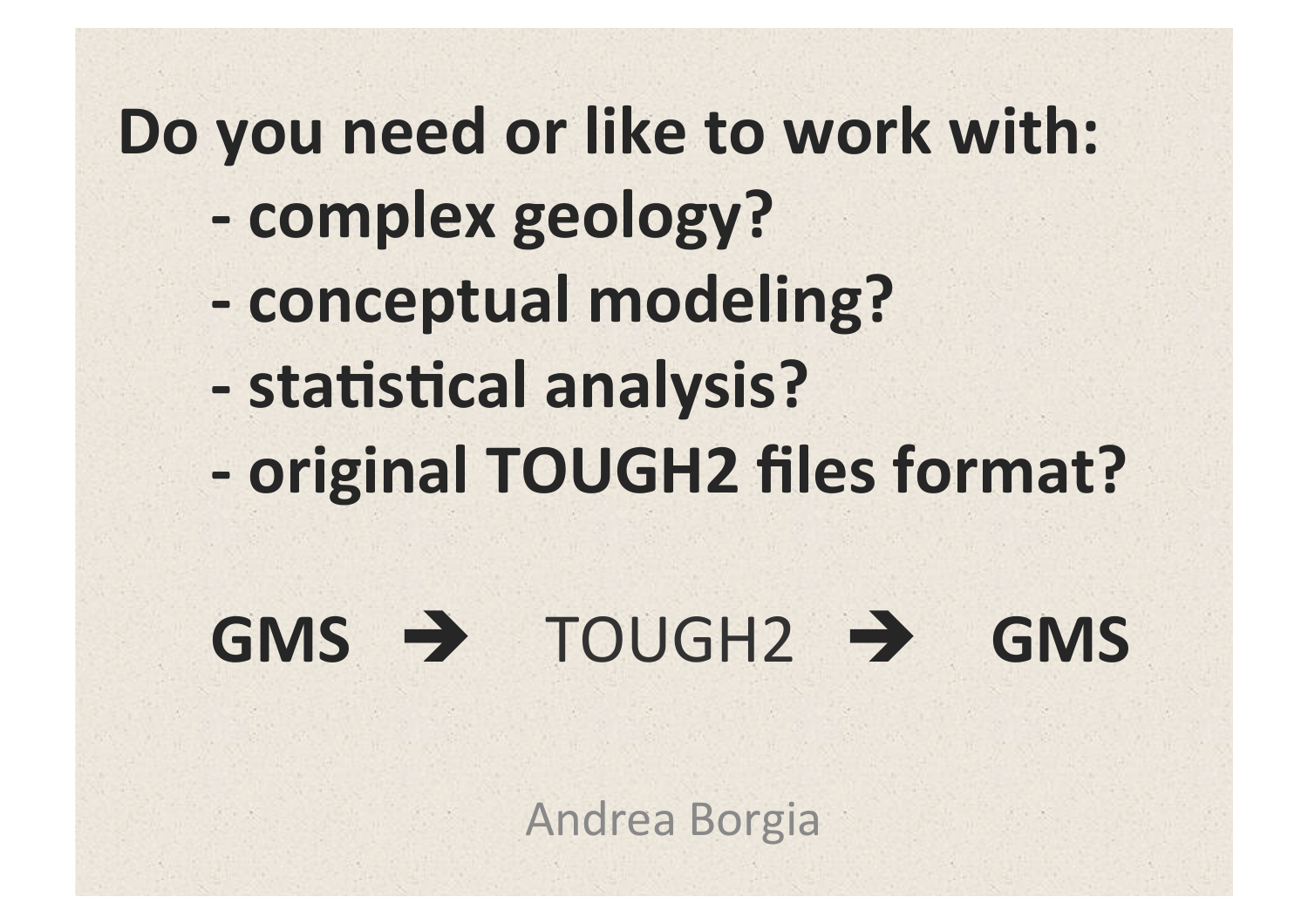## **Scope#**

### • In some instances there is the need to:

• use TOUGH2 in complex geological systems, with both surface and underground geological data from geophysical techniques and boreholes; amount of data may increase in time and the geological model have to be updated;

- test different conceptual models or elaborate on specific ones;
- change grid sizes or orientations, cell spacing and distribution;
- visualize input and output data in 3D;
- use standard statistical analysis on output data.

• **IN THESE CASES#TOUGH2#MAY BE FOUND TO BE A NIGHTMARE!# ############################PARTICULARLY FOR BEGINNERS!#**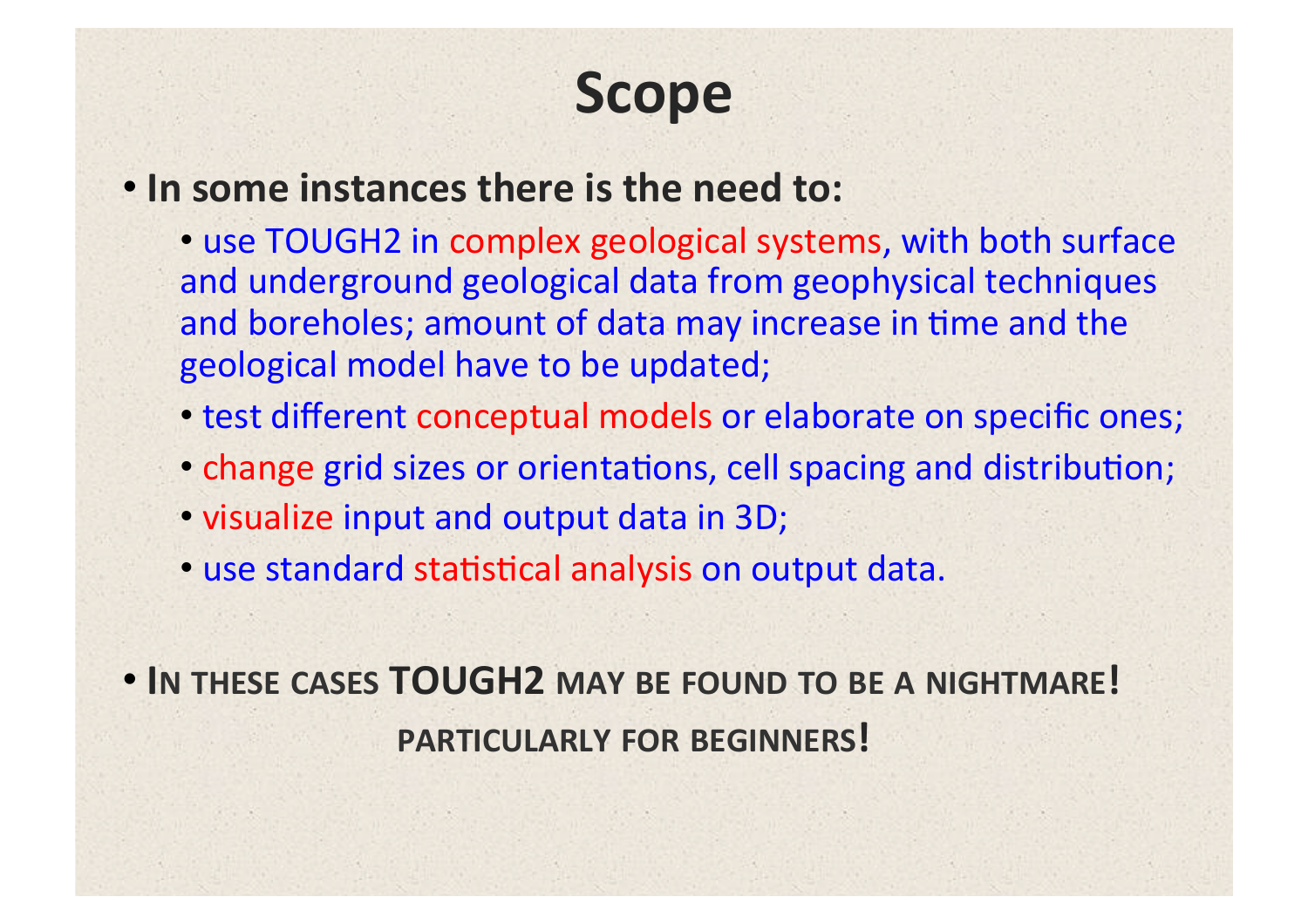# One possible solution

• Use Groundwater Modeling System (GMSTM) as a **TOUGH2 pre- and post-processor <** http://www.aquaveo.com>

### · Preprocessing:

- · Build a:
	- **3D Geologic Model;**
	- **Conceptual Model;**
	- . 2D and 3D scatter-point sets (observations);
	- · grid.
- Exchange data between these four categories.

### • Postprocessing:

- . Visualize model output variables with geology, in space (3D) and time (movies).
- . Analyze output variables with statistical package.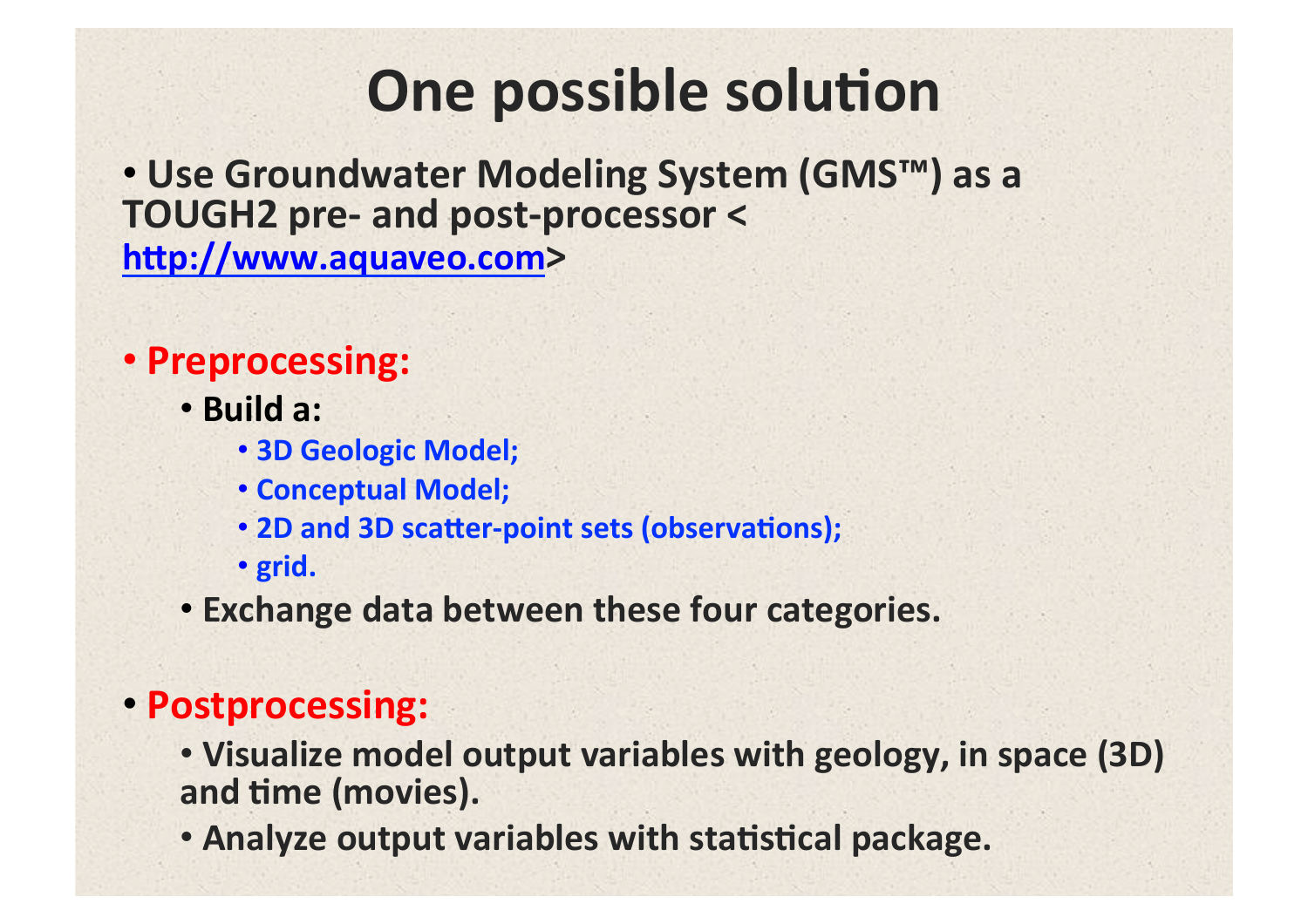### **GMS – TOUGH2 simulations workflow**

• Create a model;

- Interpolate the model to a MODFLOW grid and run it in "steady state";
- Save the GMS-MODFLOW model as original modflow file format;

• Use the Fortran code TMT2 (Translating MODFLOW to TOUGH2 downloadable for free from the TOUGH2 webpage) to generate MESH (with **ELEME and CONNE blocks) and INCON files;** 

• Use the MESH and INCON files to solve your TOUGH2 problem;

• Use the Fortran code TT2M (Translating TOUGH2 to MODFLOW – only a **preliminary version available – ask me), or any other self-made code, to** generate 3D scatter point data sets of the values of TOUGH2 output variables at each grid-block center);

- **Read the 3D scatter point data set into GMS;**
- **Interpolate the 3D scatter point data set to the grid;**
- **Analyze results with visualization and statistical analysis tools.**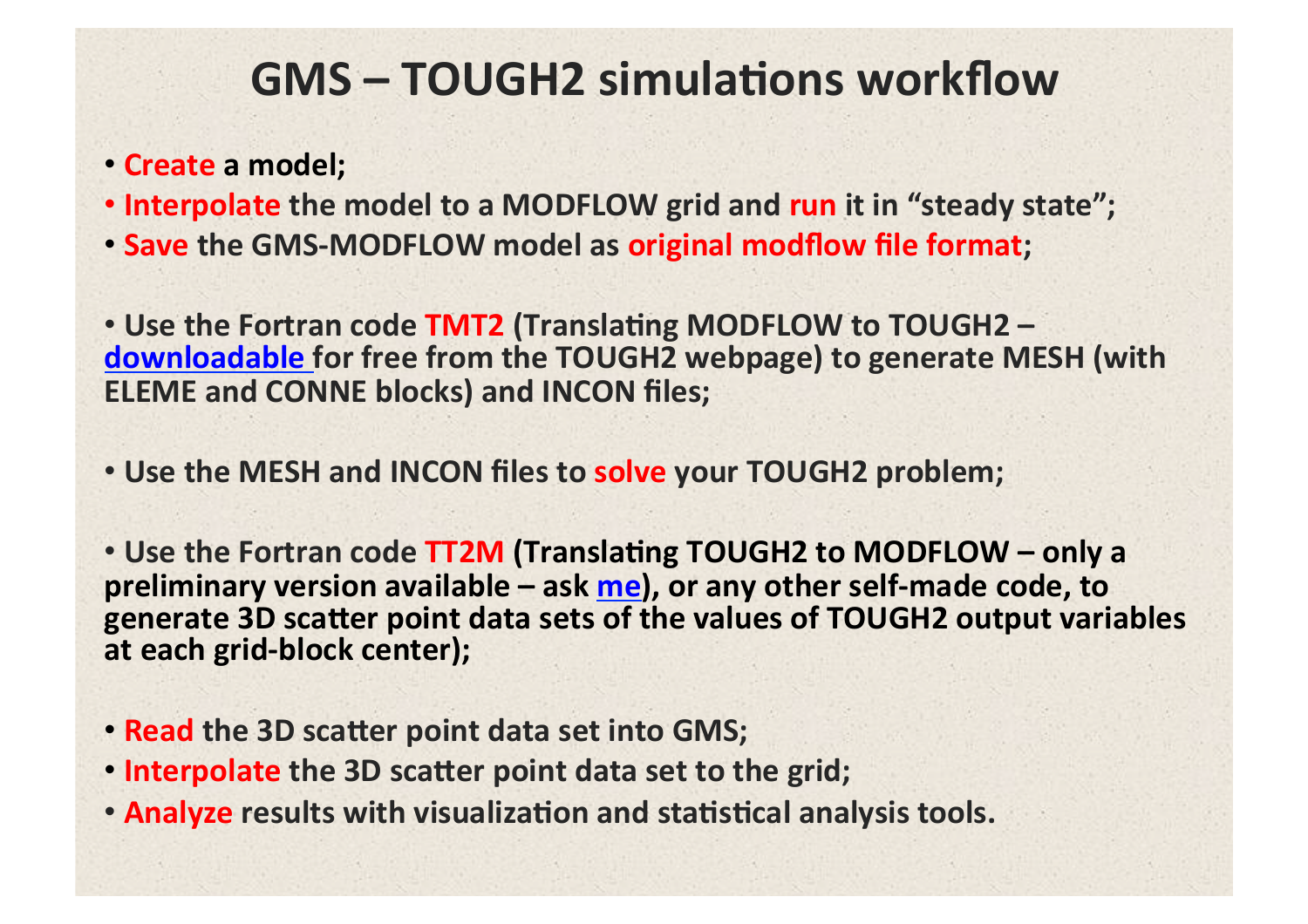# **3D Geologic model**

http://www.xmswiki.com/xms/GMS:GMS

**•Build your 3D geologic model through:** 

- materials (lithological units);
- tins (2D geologic surfaces);
- boreholes (used to make stratigraphic horizons);
- **cross sections this is the way you may implement faults;**
- solids (rock "bodies" of specific lithologies).

• Save the geologic model and change it whenever you need without interfering with the rest of the model.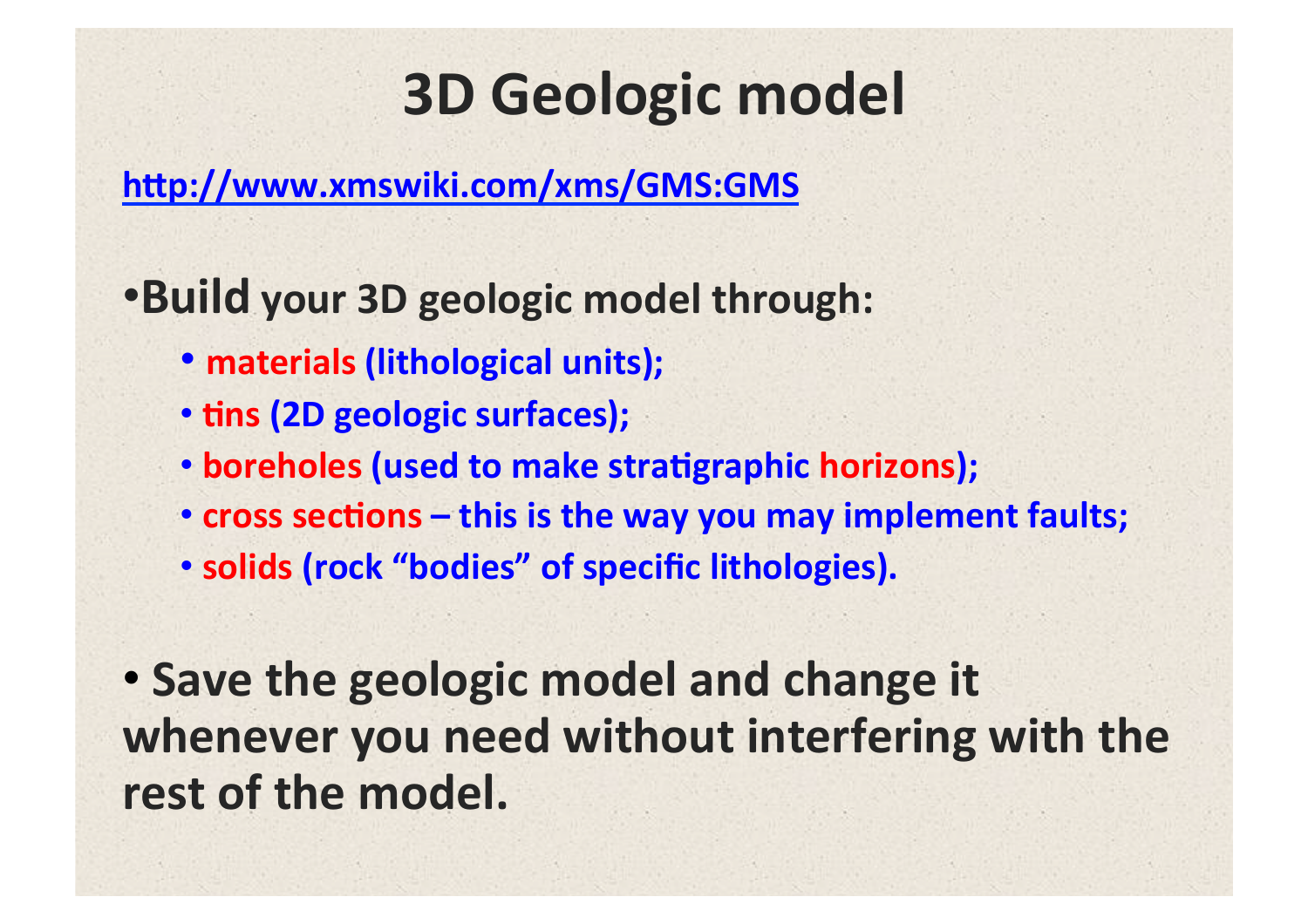## **Conceptual model**

http://www.xmswiki.com/xms/GMS:Map\_Module

**•Build your conceptual model through:** 

• map module, with tools that are a GIS-based, abstract, simplified description of natural systems;

• **coverages, that contain all information needed to be transferred to specific grid volumes;** 

• frame of model grid.

**• Build many different conceptual models to test** different thesis.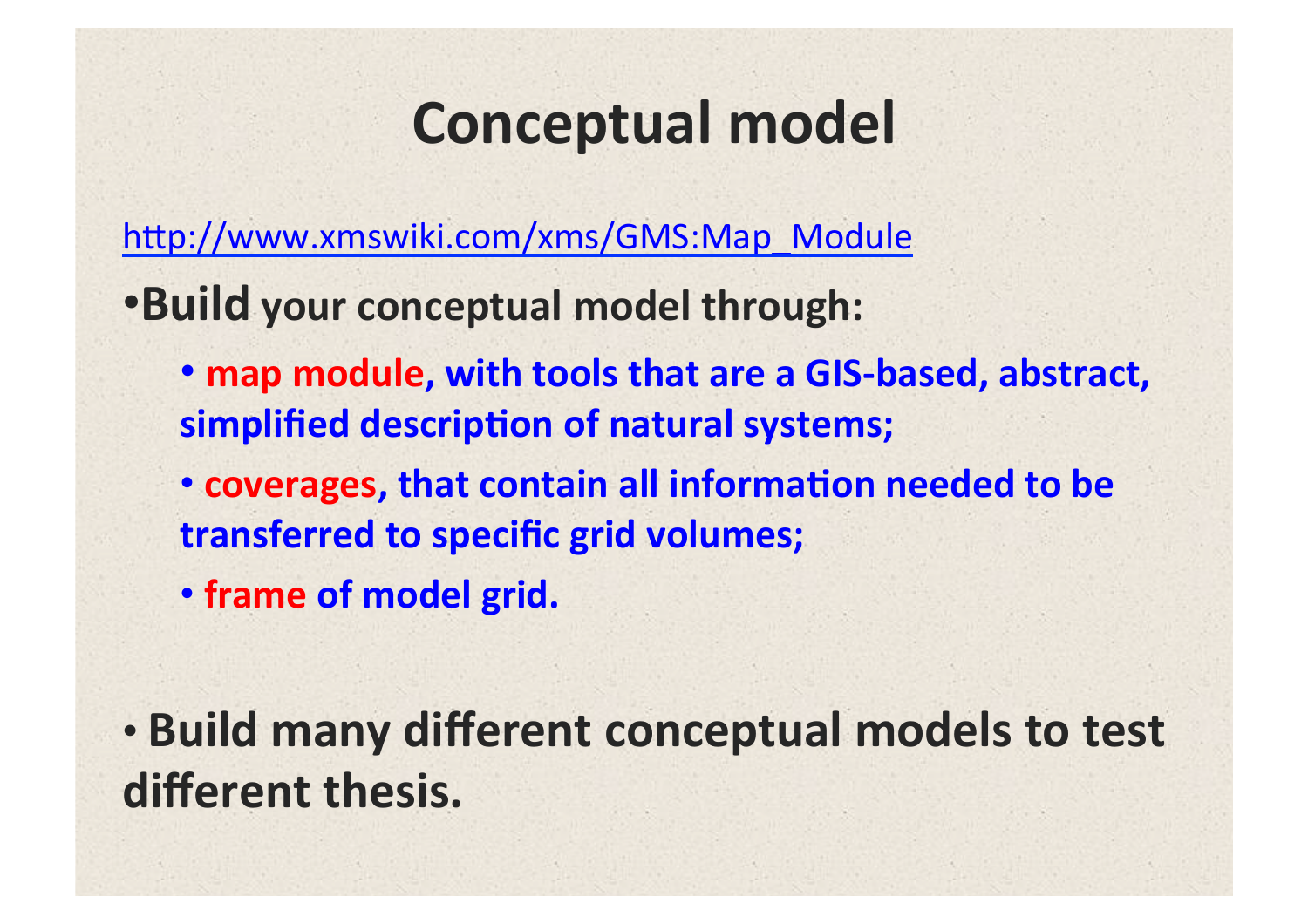### **2D and 3D scatter-point sets**

http://www.xmswiki.com/xms/GMS:2D\_Scatter\_Point\_Module http://www.xmswiki.com/xms/GMS:3D Scatter Point Module

**•Observational point data are represented by** 

• 2D scatter point data sets, i.e., values of a variable with (x, y) coordinates;

• **3D scatter point data sets, i.e., values of a variable with (x,#y,#z)#coordinates.#**

• **3D scatter point data sets are the format to** import the TOUGH2 output data.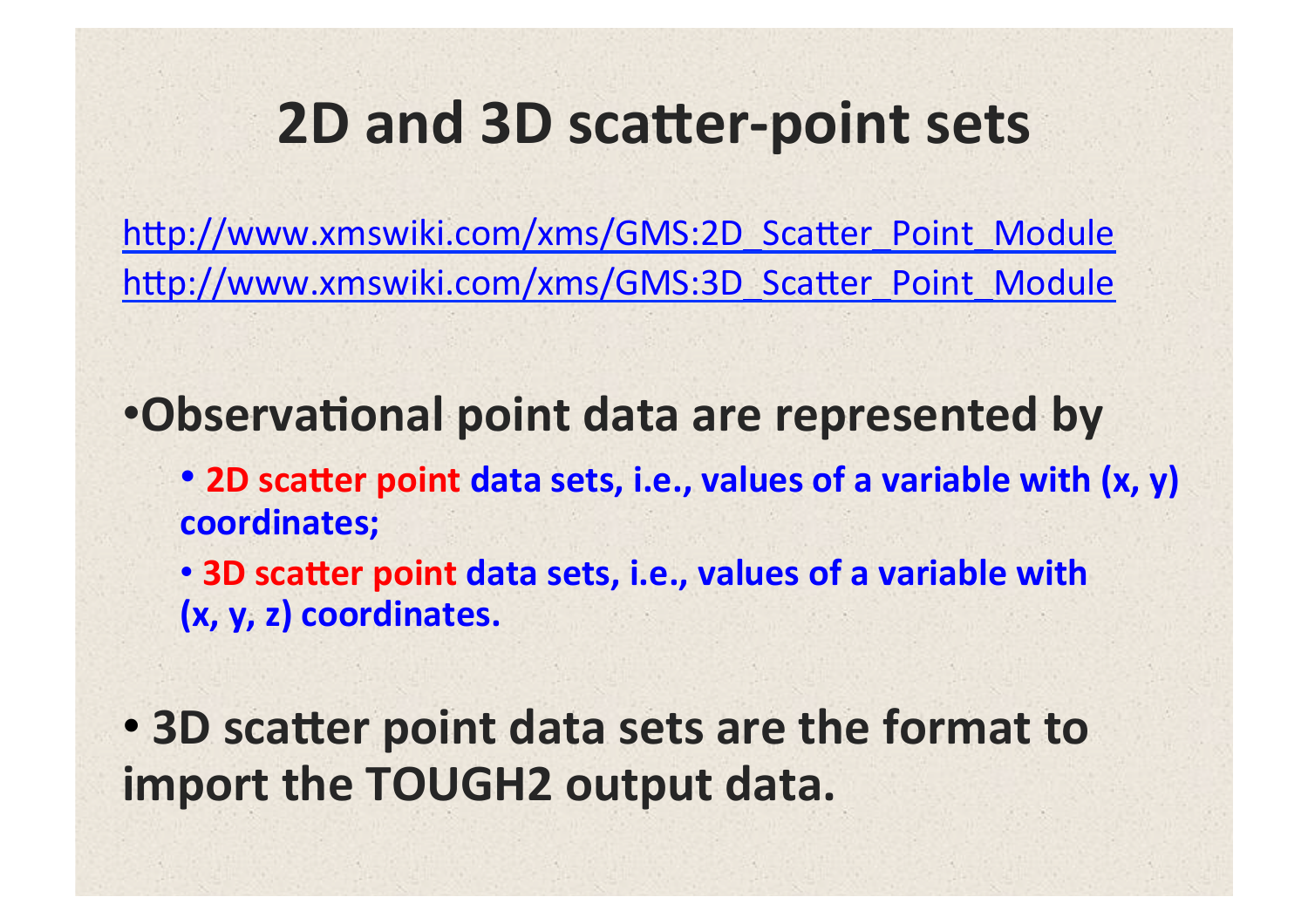# **Grid#**

http://www.xmswiki.com/xms/GMS:3D Grid Module

- **•Build your model grid by making a MODFLOW-like grid (a rectangular structured grid)**
- This is perhaps the weak part of the process:
	- only this type of grid is allowed;
	- only one grid per model is allowed.